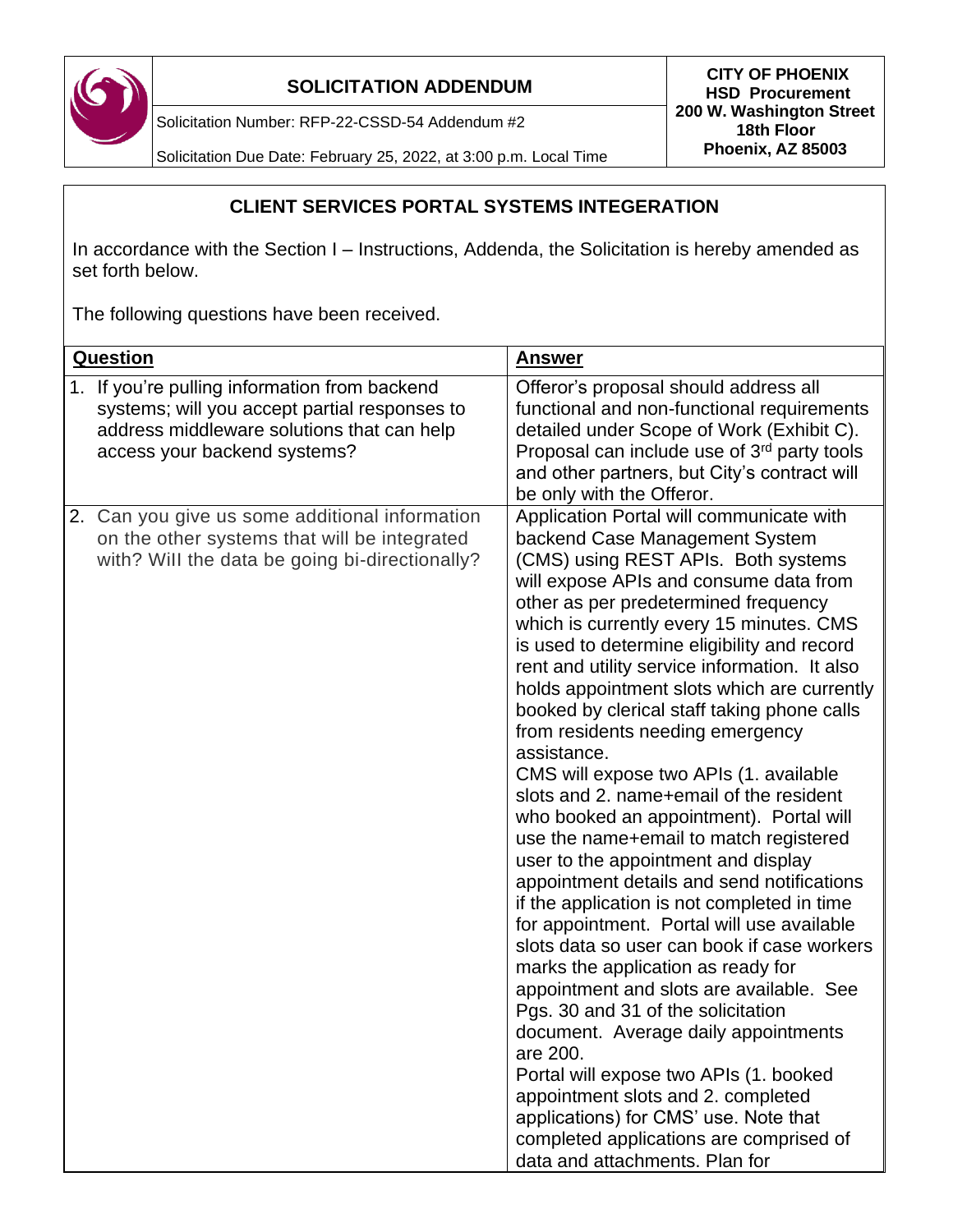|                                                                                                                                                                                                                     | approximately 200 applications submitted<br>daily.<br>As noted in the solicitation, Appointment<br>related data, screens and APIs can be<br>delivered within 90 days after launch as<br>Deliverable #2                                                                                           |
|---------------------------------------------------------------------------------------------------------------------------------------------------------------------------------------------------------------------|--------------------------------------------------------------------------------------------------------------------------------------------------------------------------------------------------------------------------------------------------------------------------------------------------|
| 3. Does the City have a appointment system that<br>it prefers to use, or is the appointment system<br>specific to this Portal and Program?                                                                          | Appointment system is specific to the<br>Emergency Assistance program. It can be<br>programmed as part of Portal development<br>or integrated with a 3 <sup>rd</sup> party tool. CMS<br>appointment tracking holds slots and<br>resident who booked an appointment and<br>is programmed in-house |
| 4. For appointment booking, are you open to<br>using a third party service like Timetrade?                                                                                                                          | Offeror is free to program the feature or<br>use a 3 <sup>rd</sup> party tool. Please note that City's<br>contract will be only with the Offeror                                                                                                                                                 |
| 5. Do you have projections for the number of<br>clients you expect to serve?                                                                                                                                        | During normal times, the program receives<br>approximately 25,000 applications<br>annually. But due to the pandemic, the<br>number of applicants has multiplied.<br>Offeror should have infrastructure in place<br>to support higher usage levels.                                               |
| 6. Fiscal monitoring - will you be manually<br>reviewing every application for funding<br>decisions, or do you prefer an automatic<br>system, and then a percentage of applications<br>are reviewed for compliance. | All complete applications will be reviewed<br>by a case worker. Eligibility and assistance<br>amount will be determined using CMS.<br>Portal API will provide all complete<br>applications for CMS use.<br>An automatice system may be offered as<br>an option.                                  |
| 7. How many internal users do you estimate?                                                                                                                                                                         | Approximately 200 internal users which<br>includes case workers, admin, and third<br>party agency staff. Most staff will use the<br>Portal daily to monitor applications.                                                                                                                        |
| 8. Do you expect the new system to integrate<br>with MFA(Multi factor authentication) system?<br>e.g. city's integrated system?                                                                                     | Application Portal users do not share city's<br>systems. MFA is not required. User<br>account should comply with requirements<br>listed on Pg.32 of the solicitation document<br>under Account Creation and Access.                                                                              |
| 9. Can you please elaborate what you mean by<br>"Overview of DevOps practices used.                                                                                                                                 | Goal is to have processes and<br>technologies to release quality software<br>quickly. If you are using any automated<br>testing and release principles such as<br>Continuous Integration and Delivery,<br>please specify.                                                                        |
| 10. In "Section 4 Cost" would you like the vendor<br>AND implementer to provide support pricing? If<br>so, what should the Managed Services support<br>duration be?                                                 | Offeror will build, host and support for the<br>portal for at least 5 years.                                                                                                                                                                                                                     |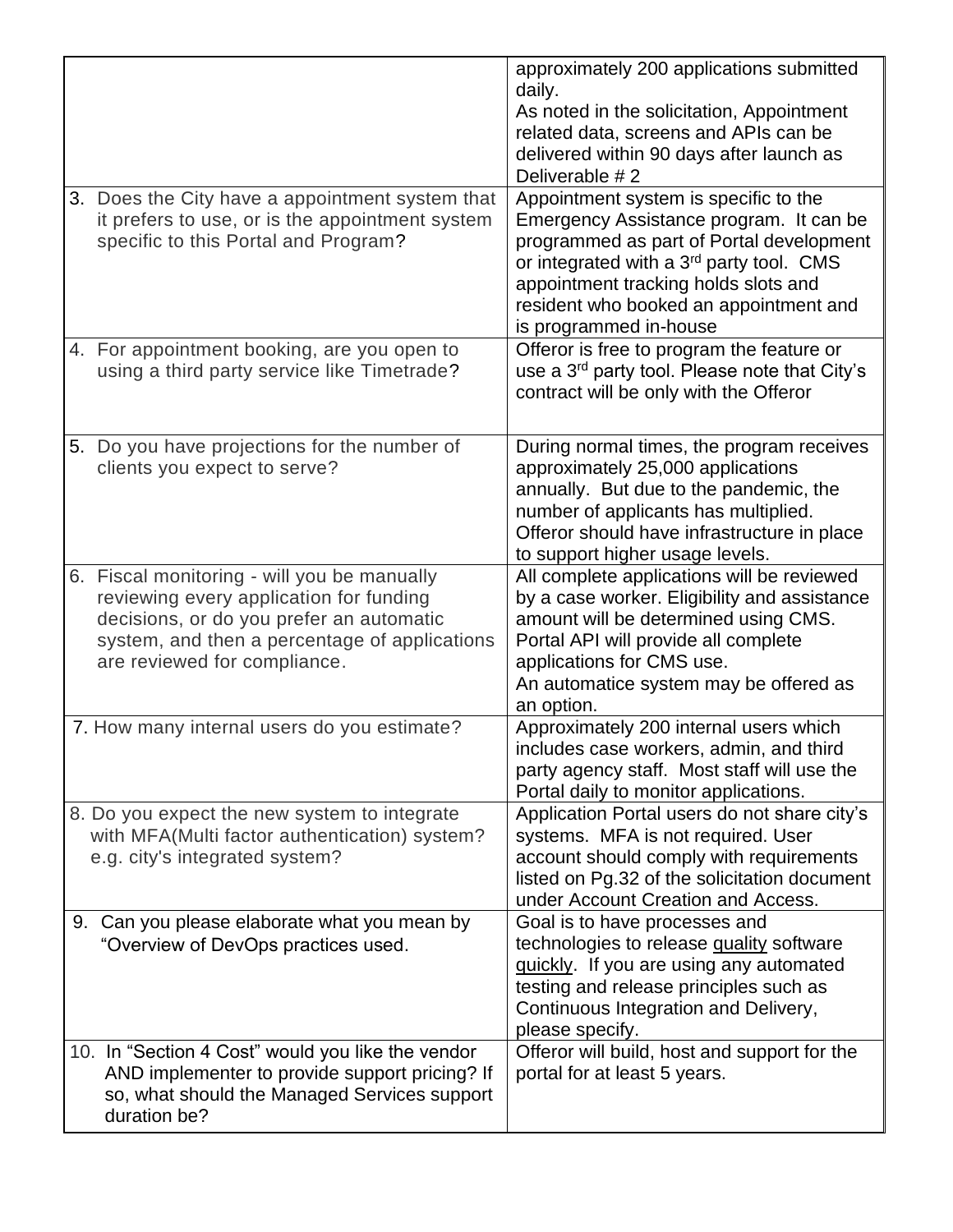| 11. Does the City require U.S.-based resources for<br>the implementation and/or post go-live support?                                                                                                                             | Offshore resources are permitted but must<br>be trained in handling and safeguarding<br>confidential Personally Identifiable<br>Information.                                                                                                                                                                                                                                                                                 |
|-----------------------------------------------------------------------------------------------------------------------------------------------------------------------------------------------------------------------------------|------------------------------------------------------------------------------------------------------------------------------------------------------------------------------------------------------------------------------------------------------------------------------------------------------------------------------------------------------------------------------------------------------------------------------|
| 12. What is the case management system you use<br>today? Does it have robust integration<br>capabilities like Rest API?                                                                                                           | CMS is developed in-house and yes, it can<br>consume and provide REST APIs. City<br>programmers will develop CMS APIs to<br>communicate with the Portal.                                                                                                                                                                                                                                                                     |
| 13. How many appointments per time period do you<br>expect to be able to manage? As in X<br>appointments every 15 minutes?                                                                                                        | There are approximately 200 appointments<br>per day across three locations combined.<br>Appointment slots are created in CMS and<br>a portion are made available for online<br>(Portal) booking through API. Portal user<br>is allowed to book appointment only if the<br>case worker deems the application to be<br>complete and is ready for Intake. At<br>launch, plan for 50 appointments per day<br>through the Portal. |
| 14. How many appointments are expected for the<br>term of use? As in 50,000 total appointments<br>over 4 months?                                                                                                                  | See response to Question 13.                                                                                                                                                                                                                                                                                                                                                                                                 |
| 15. How many locations will appointments be<br>fulfilled? As in at 20 city centers across<br>Phoenix? Or 1?                                                                                                                       | Case worker performs Intakes over the<br>phone or at one of 3 locations.                                                                                                                                                                                                                                                                                                                                                     |
| 16. How many resources will be taking<br>appointments at the set locations? As in, 10<br>people at each location?                                                                                                                 | Residents call a central call-in line to make<br>appointments.                                                                                                                                                                                                                                                                                                                                                               |
| 17. How long is each appointment expected to last,<br>or are there multiple appointment type<br>durations? As in, each appointment is 15<br>minutes, or there could be a choice between a<br>15 minute appointment or 30 minutes. | Duration is dependent upon each specific<br>application. Appointment slots are<br>generated in CMS based on capacity for<br>the week.                                                                                                                                                                                                                                                                                        |
| 18. Does the City require Agile Methodology or is it<br>open to a blend of waterfall/agile?                                                                                                                                       | No preference. Offeror will ensure that<br>City is informed of the progress and demos<br>are conducted at regular intervals as key<br>features are developed.                                                                                                                                                                                                                                                                |
| 19. What is the desired start and end dates for the<br>implementation? Is there reason/driving factors<br>behind that date?                                                                                                       | We expect the Offeror to start work<br>immediately after the contract is signed<br>and ideally launch at the start of fiscal year.                                                                                                                                                                                                                                                                                           |
| 20. Are your To-Be business processes/use cases<br>documented?                                                                                                                                                                    | Please refer to functional requirements<br>listed under Exhibit C. City staff will be<br>available to provide additional clarification<br>if needed.                                                                                                                                                                                                                                                                         |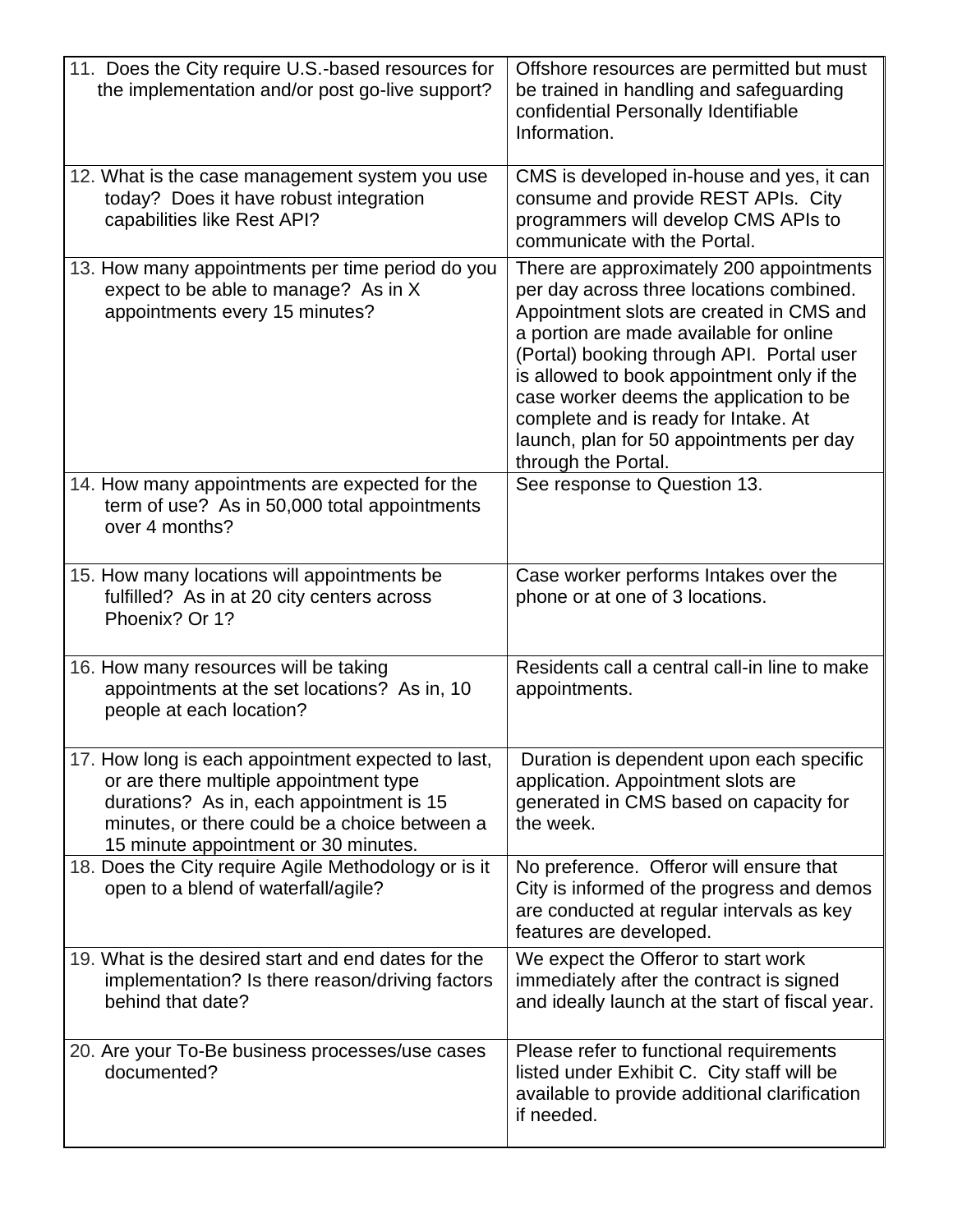| 21. Onsite vs remote project work expectations?                                                                                                                                                                                                                        | All work should be performed remotely.<br>Access to city network is not needed.                                                                                                                                                                                                                        |
|------------------------------------------------------------------------------------------------------------------------------------------------------------------------------------------------------------------------------------------------------------------------|--------------------------------------------------------------------------------------------------------------------------------------------------------------------------------------------------------------------------------------------------------------------------------------------------------|
| 22. What languages do you anticipate needing?                                                                                                                                                                                                                          | English and Spanish. See Usability<br>Requirements on Pg.34                                                                                                                                                                                                                                            |
| 23. What types of testing do you require, beyond<br>configuration validation / unit testing?                                                                                                                                                                           | All user stories must pass acceptance<br>tests. You can use given-when-then format<br>to document test scenarios. Please see<br>Deliverables in Section 1.5 on Pg.25.                                                                                                                                  |
| 24. What kind of training approach do you typically<br>do for software implementations? For the<br>implementation partner, should we quote a<br>train the trainer approach or having trainers<br>develop training materials and deliver to the<br>end user population. | Offeror will create training materials and<br>train City staff. For training material, an<br>overview of screen shots and high-level<br>instructions, will suffice.                                                                                                                                    |
| 25. How have you worked with other consulting<br>firms in the past? Are you open to working with<br>a new partner?                                                                                                                                                     | Yes.                                                                                                                                                                                                                                                                                                   |
| 26. Is this an approved and budgeted initiative -<br>both on the software and implementation side?                                                                                                                                                                     | Initiative is funded, exact budget will be<br>determined based on the solution that suits<br>City's needs the best.                                                                                                                                                                                    |
| 27. Do you have an anticipated software and<br>implementation budget range allotted that we<br>should target?                                                                                                                                                          | See response to question 26. Please<br>provide your best solution and cost for the<br>requirements.                                                                                                                                                                                                    |
| 28. What kind of engagement are you looking for?<br>A comprehensive implementation, a combined<br>partnership where both parties participate,<br>more of a staff aug approach where the SI<br>provides only functional/technical system<br>expertise.                  | Offeror is responsible for all Deliverables in<br>Section 1.5 on pg.25. City staff will clarify<br>requirements if needed, review the<br>deliverables, coordinate staff training,<br>handle communications, and participate in<br>launch planning. In addition, City staff will<br>develop CMS APIs.   |
| 29. Please specify who you anticipate being<br>responsible for the following<br>deliverables/activities. This helps us<br>understand what roles you need the vendor to<br>provide.<br>- Project Management                                                             | Please see response to Question 28.<br>Offeror provides a cloud hosted service<br>and will be responsible for project<br>management, developing user stories,<br>product development, testing, quality<br>control, training, rollout, and support for the<br>duration of contract. Product development |
| - Planning: Project Charter and Vision<br>- Planning: Project Plan<br>- Planning: Project Kick-Off Presentation and<br><b>Delivery</b>                                                                                                                                 | includes Portal APIs. Offeror should have<br>own staff in place to perform activities<br>mentioned in the list above.<br>Data conversion is not expected.                                                                                                                                              |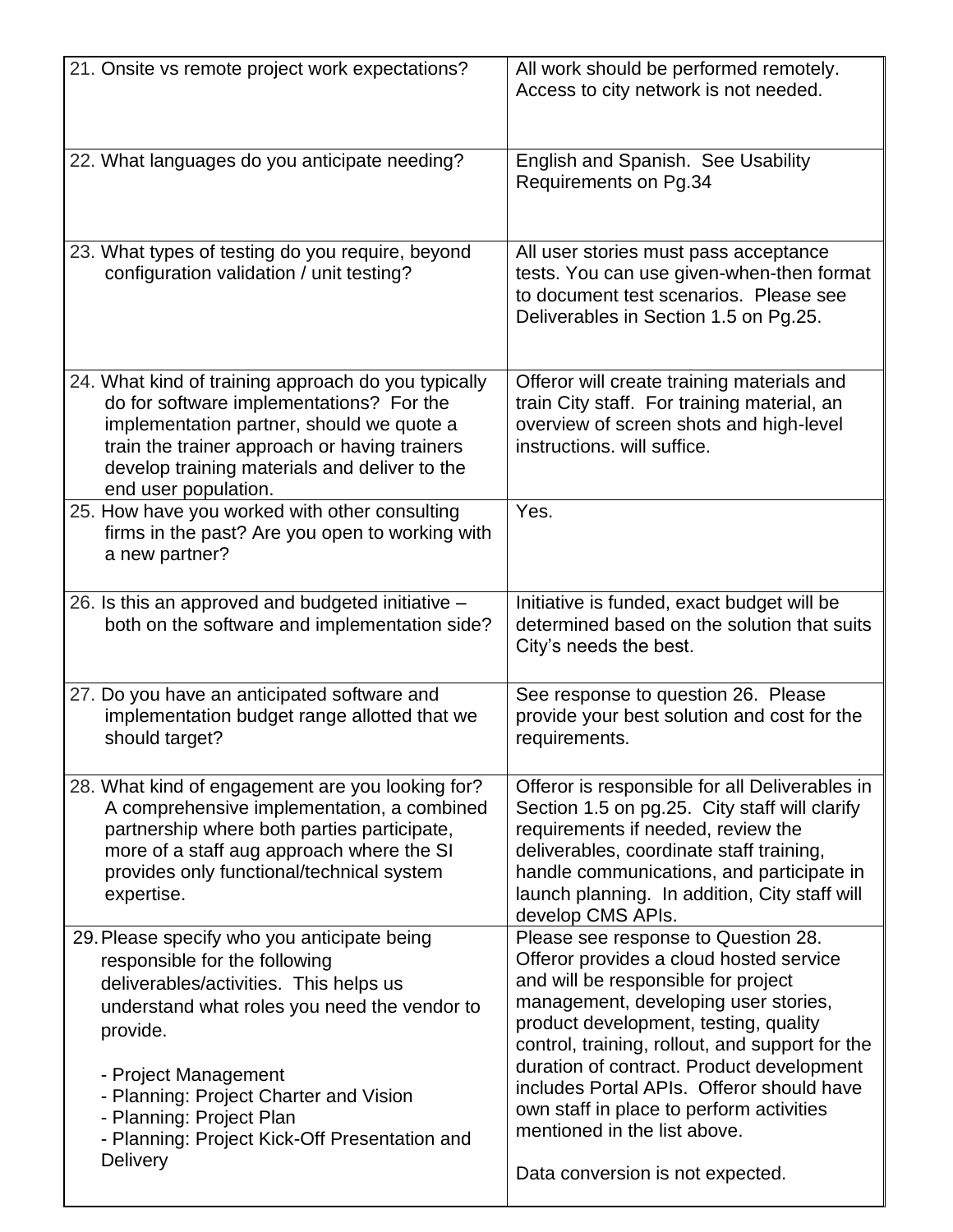| - Planning: Change Management Plan and<br>Execution<br>- Planning: Communication Plan and Execution<br>- Analysis: Requirements Gathering and<br>Documentation (functional and technical)<br>- Analysis: Fit/Gap Analysis and Presentation<br>- Analysis: Business Process Flows<br>- Design: Functional Design<br>- Design: Detailed Technical Designs<br>- Build: Configuring the application<br>- Build: Developing customizations<br>- Build: Developing custom integrations<br>- Build: Building Reports / Dashboards<br>- Data Conversion: Getting the data out of the<br>existing system<br>- Data<br>Conversion: Prepping/cleansing/transforming<br>the data<br>- Data Conversion: Loading data into each<br>environment<br>- Testing: Test Planning and Prep<br>- Testing: Building System Test Scripts<br>- Testing: Executing System Test Scripts<br>- Testing: Fixing testing bugs found SIT<br>- Testing: Building User Acceptance Test<br><b>Scripts</b><br>- Testing: Facilitating UAT<br>- Testing: Executing UAT scripts<br>- Testing: Fixing testing bugs found in UAT<br>- Training: Developing the Training Plan<br>- Training: Coordinating Training Activities<br>- Training: Developing Training Materials<br>- Training: Delivering the Training |                                                                                                                                                                                                                                                         |
|--------------------------------------------------------------------------------------------------------------------------------------------------------------------------------------------------------------------------------------------------------------------------------------------------------------------------------------------------------------------------------------------------------------------------------------------------------------------------------------------------------------------------------------------------------------------------------------------------------------------------------------------------------------------------------------------------------------------------------------------------------------------------------------------------------------------------------------------------------------------------------------------------------------------------------------------------------------------------------------------------------------------------------------------------------------------------------------------------------------------------------------------------------------------------------------------------------------------------------------------------------------------------|---------------------------------------------------------------------------------------------------------------------------------------------------------------------------------------------------------------------------------------------------------|
| - Develop a Support Plan<br>- Develop a Deployment/Cut-Over Checklist                                                                                                                                                                                                                                                                                                                                                                                                                                                                                                                                                                                                                                                                                                                                                                                                                                                                                                                                                                                                                                                                                                                                                                                                    |                                                                                                                                                                                                                                                         |
|                                                                                                                                                                                                                                                                                                                                                                                                                                                                                                                                                                                                                                                                                                                                                                                                                                                                                                                                                                                                                                                                                                                                                                                                                                                                          |                                                                                                                                                                                                                                                         |
| 30. What is your Citizen Data master? Is that<br>changing with this initiative                                                                                                                                                                                                                                                                                                                                                                                                                                                                                                                                                                                                                                                                                                                                                                                                                                                                                                                                                                                                                                                                                                                                                                                           | Portal is independent of any citizen master<br>data.                                                                                                                                                                                                    |
| 31. What integrations are needed for this this<br>phase? Real-time or Batch? One way or Bi-<br>directional? # of records for each transaction?<br>Which Phase is this needed for?                                                                                                                                                                                                                                                                                                                                                                                                                                                                                                                                                                                                                                                                                                                                                                                                                                                                                                                                                                                                                                                                                        | Portal will communicate with CMS only.<br>Please see response to Question 2 for<br>data transferred between two systems                                                                                                                                 |
| 32. EXCEPTIONS: "Offeror must not take any<br>exceptions to any terms, conditions, or material<br>requirements of this solicitation. Offers<br>submitted with exceptions will be deemed non-<br>responsive and disqualified from further<br>consideration." Would selected offeror be<br>bound to the City of Phoenix's agreement<br>before any Offeror conditions, exceptions,<br>reservations or understandings are finalized?                                                                                                                                                                                                                                                                                                                                                                                                                                                                                                                                                                                                                                                                                                                                                                                                                                         | Offeror's were instructed too submit<br>exceptions to any terms, conditions, or<br>material requirements of this solicitation<br>during the questions period. The City and<br>the selected Contractor will execute a<br>mutually ageeded upon contract. |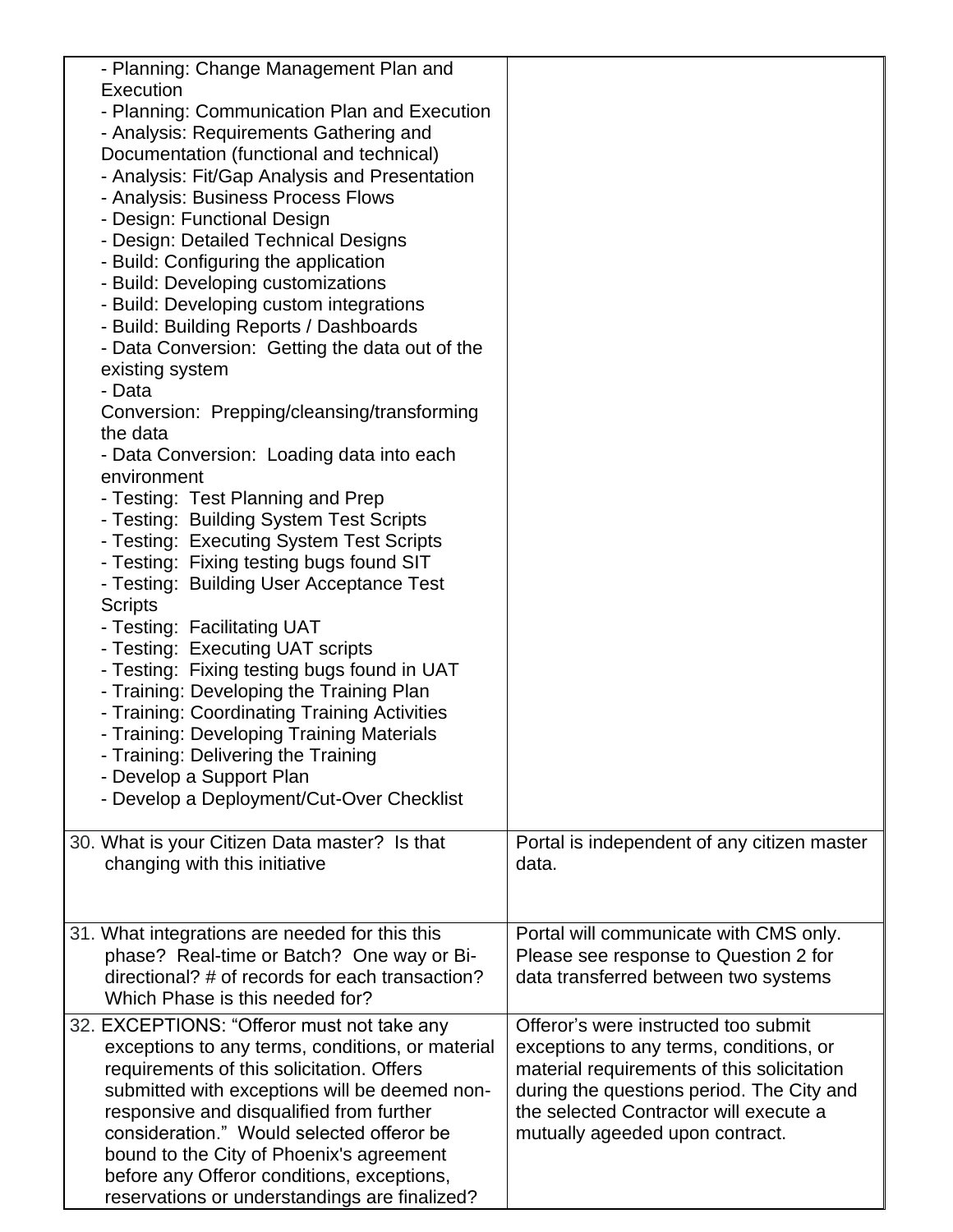| 33. Attachment E - Authority to Sign Documents -<br>Since there is not a current contract number,<br>what should vendors enter in the required field?                                                                                 | Response should be N/A                                                                                                                                                                                                                                                                    |
|---------------------------------------------------------------------------------------------------------------------------------------------------------------------------------------------------------------------------------------|-------------------------------------------------------------------------------------------------------------------------------------------------------------------------------------------------------------------------------------------------------------------------------------------|
| 34. Attachment E - Authority to Sign Documents -<br>The attachment includes a place for an Arizona<br>notary. Can vendor sign and notarize this<br>document in another state for submission with<br>our proposal response?            | Yes.                                                                                                                                                                                                                                                                                      |
| 35. Requirement 6 under "Client and landlord<br>communication" indicates that the staff would<br>be allowed to communicate directly with<br>landlords. What is the expected<br>communication method between the City and<br>landlord? | Staff should be able to send a message<br>(over SMTP) to the landlord using email<br>address provided by the applicant.<br>Communication is typically to request a<br>W-9.                                                                                                                |
| 36. Under Section 1.4, User Classes, it lists<br>contracted third parties. What role and<br>capabilities will the contracted third parties<br>have in the client portal?                                                              | Third party staff will have same access as<br>case workers. They will review<br>applications, set status and send<br>messages to the applicant. Differentiation<br>is needed as restrictions might be placed in<br>the future.                                                            |
| 37. Under Section 1.4, User Classes, it lists<br>contracted third parties. What role and<br>capabilities will the contracted third parties<br>have in the client portal?                                                              | Currently, Third party partner agency staff<br>should have same access as case<br>workers. They will review applications, set<br>status and send message to the applicant.<br>But these users should be setup with<br>separate profile to allow for access<br>restrictions in the future. |
| 38. Will the City provide the definition of contracted<br>third parties?                                                                                                                                                              | Contracted Third Parties are agencies<br>providing services on behalf of the City.<br>They process a portion of applications<br>submitted through the Portal.                                                                                                                             |
| 39. Will the city provide the number of internal and<br>external users by user class that will be<br>accessing the client portal?                                                                                                     | Please plan for 200 internal users (case<br>workers, admins, 3 <sup>rd</sup> party agency staff)<br>who will use the Portal on daily basis. We<br>anticipate over 25,000 applications<br>submitted annually by the residents                                                              |
| 40. Fee Schedule, there is only one line for "Hourly<br>Rate for Enhancements". Can we simply add<br>additional lines to show multiple rates in this<br>category                                                                      | Additional rates may be offered as options<br>in a supplemental attachment. The City will<br>evaluate the Costs as requested in the<br>solicitation document.                                                                                                                             |
| 41. Fee Schedule, under "Implementation Cost"<br>there are two lines for Cost Deliverable 1 and<br>2. Can we simply add additional lines to show<br>additional deliverables?                                                          | Cost Deliverables have been separated to<br>allow for appointment requirements to be<br>delivered after launch. Please include<br>additional lines in a supplemental<br>attachment and, they will considered as<br>options.                                                               |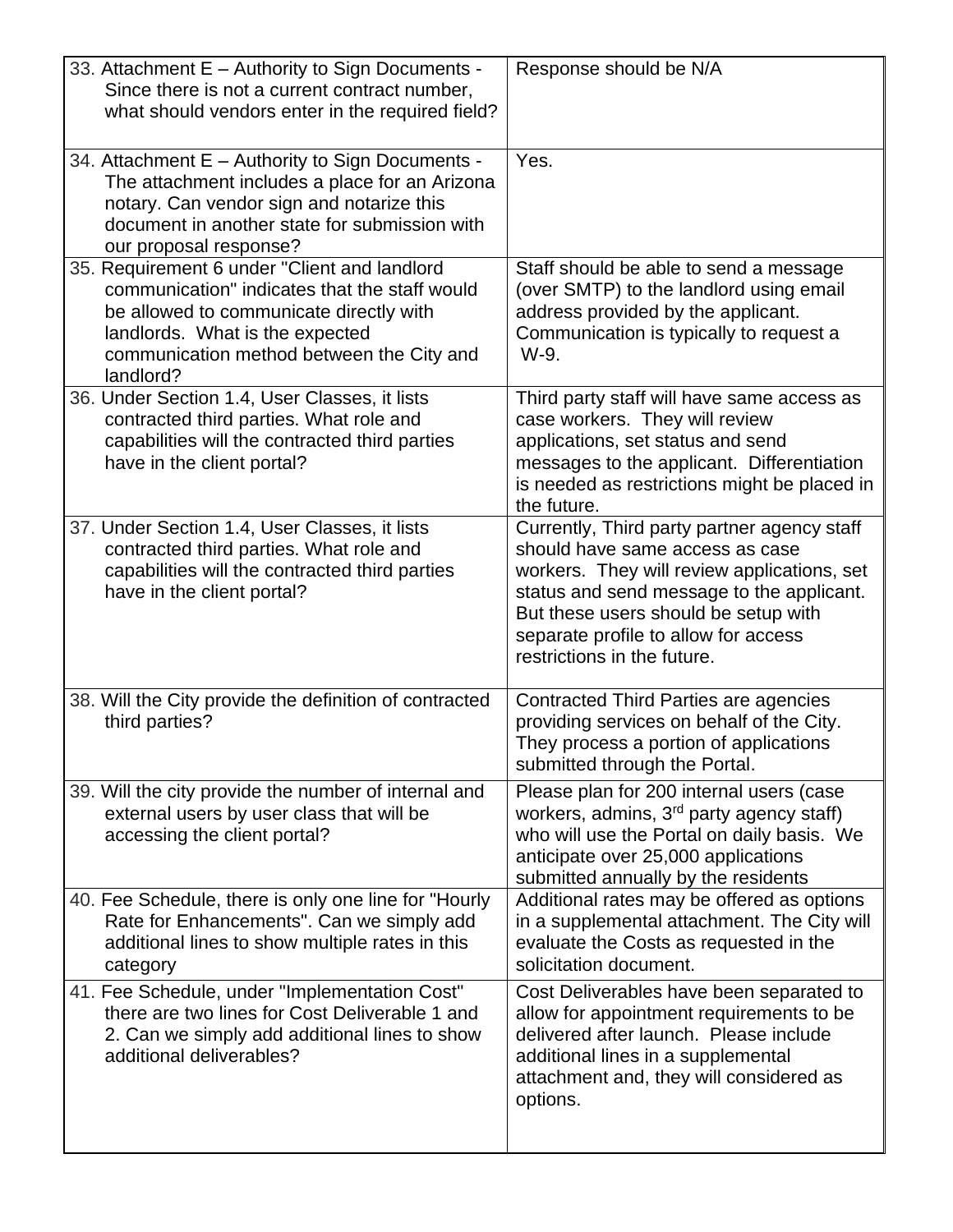| 42. Can vendors use off-shore resources?                                                                                                                              | Yes. See response to Question 11                                                                                                                                                                                                                                                                         |
|-----------------------------------------------------------------------------------------------------------------------------------------------------------------------|----------------------------------------------------------------------------------------------------------------------------------------------------------------------------------------------------------------------------------------------------------------------------------------------------------|
| 43. Will Application traffic from public citizens flow<br>through the City of Phoenix or flow through the<br>public internet?                                         | Portal will be hosted on public cloud and<br>does not use City's network.                                                                                                                                                                                                                                |
| 44. What are the requirements around Denial of<br>Services?                                                                                                           | In the event of DOS attack, Offeror will<br>block originating sites and work with City of<br>Phoenix for further actions.                                                                                                                                                                                |
| 45. Are there Intrusion Detection and Prevention<br>requirements?                                                                                                     | Due to the confidentiality of applicant data,<br>Offeror should have necessary measures<br>in place to safeguard the data. Please<br>indicate your data security policies,<br>practices, and technologies by completing<br>Attachment J. City of Phoenix Vendor<br>Security Questionnaire - HSD RFP.xlsx |
| 46. How many Denial of Services attacks occur a<br>day currently for City of Phoenix?                                                                                 | This is restricted information. See<br>response to question 44.                                                                                                                                                                                                                                          |
| 47. The City's requirement looks unique, so are you<br>looking for an off-the-shelf product or to custom<br>develop a portal that meets your specific<br>requirements | Offer is free to determine appropriate<br>technologies to deliver Portal requirements<br>and support it.                                                                                                                                                                                                 |
| 48. Do you have any preference in terms of<br>technologies to develop the portal?                                                                                     | No. Offeror is responsible for Portal<br>development and support during the length<br>of the contract                                                                                                                                                                                                    |
| 49. Do you expect the portal to have any business<br>dashboard/report capabilities for internal<br>purposes?                                                          | Refer to the requirements and describe in<br>your narrative how your solution will meet<br>each requirement.                                                                                                                                                                                             |
| 50. Do you expect to have role-based access<br>control for the city staff within the portal? Can<br>you specify the roles of the internal users?                      | Yes, refer to user classes in Section 1.4<br>on Pg.25. Internal users are case workers,<br>contracted 3 <sup>rd</sup> party agency staff who<br>perform similar duties as case workers,<br>and administrator who is primarily<br>responsible for account provisioning and<br>any system housekeeping.    |
| 51. Do you have any preferred cloud service<br>provider (AWS/Azure/GCP)?                                                                                              | No, portal can be hosted with any reliable<br>and secure cloud provider. The City<br>reserves the right to approve the provider.                                                                                                                                                                         |
| 52. Do you expect to integrate any in-house and or<br>third-party applications with the portal?                                                                       | See response to Question 2 and Data<br>Exchange on Pg.32                                                                                                                                                                                                                                                 |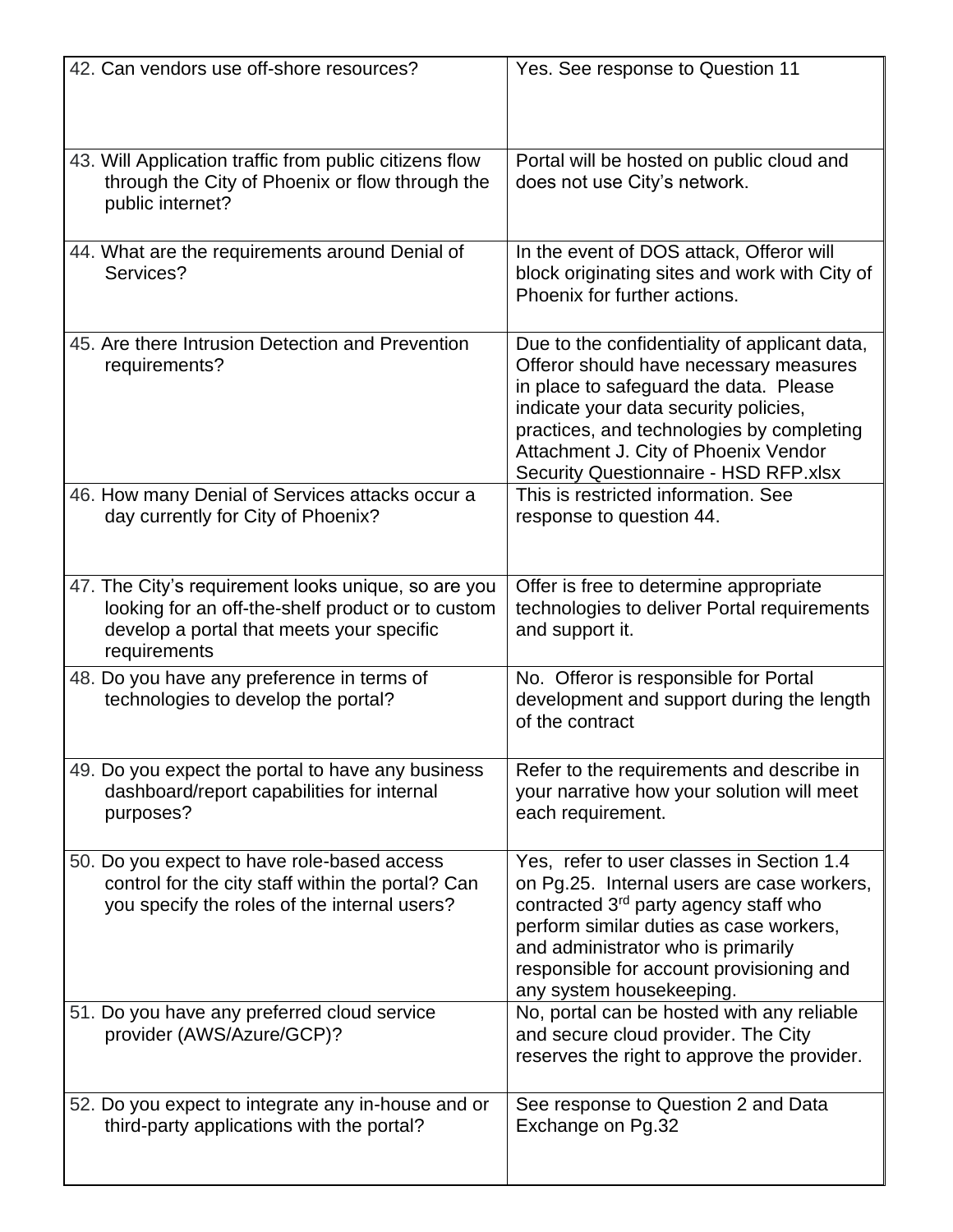| 53. What is the expected contract start date and<br>expected go-live date?                                                                                                                               | See response to Question 19.                                                                                                    |
|----------------------------------------------------------------------------------------------------------------------------------------------------------------------------------------------------------|---------------------------------------------------------------------------------------------------------------------------------|
| 54. Can we utilize offshore resources to support<br>this project?                                                                                                                                        | Yes. See response to Question 11.                                                                                               |
| 55. Do you expect the assigned personnel to work<br>at the City's premises, or can the work be<br>performed remotely?                                                                                    | See response to Question 21.                                                                                                    |
| 56. Do you have any local vendor preferences?                                                                                                                                                            | <b>No</b>                                                                                                                       |
| 57. Is there a budget cap that we need to consider<br>while preparing the cost proposal?                                                                                                                 | See response to Questions 26 and 27.                                                                                            |
| 58. Do we need to complete the "ATTACHMENT I -<br>AFFIDAVIT OF LAWFUL PRESENCE BY<br>MAIL" and submit it along with our proposal<br>response? Also, do we need to submit the<br>proof document via mail  | Yes, you need to complete the document<br>and submit it along with your proposal. DO<br><b>NOT</b> submit the document by mail. |
| 59. Our understanding is that the vendor can<br>submit the Arizona business registration<br>certificate after the award. Is this right?                                                                  | That is correct, however, this requirement<br>must be satisfied prior to contract<br>execution.                                 |
| 60. Does the city have a preferred identity provider<br>for storing users and password configuration?                                                                                                    | No.                                                                                                                             |
| 61. Does the city have a preferred Cloud platform?                                                                                                                                                       | No.                                                                                                                             |
| 62. In the Data Exchange portion of the RFP, an<br>appointment integration system in mentioned.<br>Is there an existing platform in use, or would<br>the submitter need to suggest one?                  | Offeror can build Appointment functionality<br>into the Portal or integrate with a platform<br>of its choice.                   |
| 63. Are there any integrations beyond those listed<br>that need to be implemented related to<br>integrations into city, county, state, and<br>financial systems required for this project?               | No.                                                                                                                             |
| 64. The RFP requests post-live support for a period<br>of 5 years. Does the City of Phoenix aim to<br>engage in any internal IT resources to support<br>the platform (configuration, integrations, etc.) | No, Offeror is responsible for support.                                                                                         |